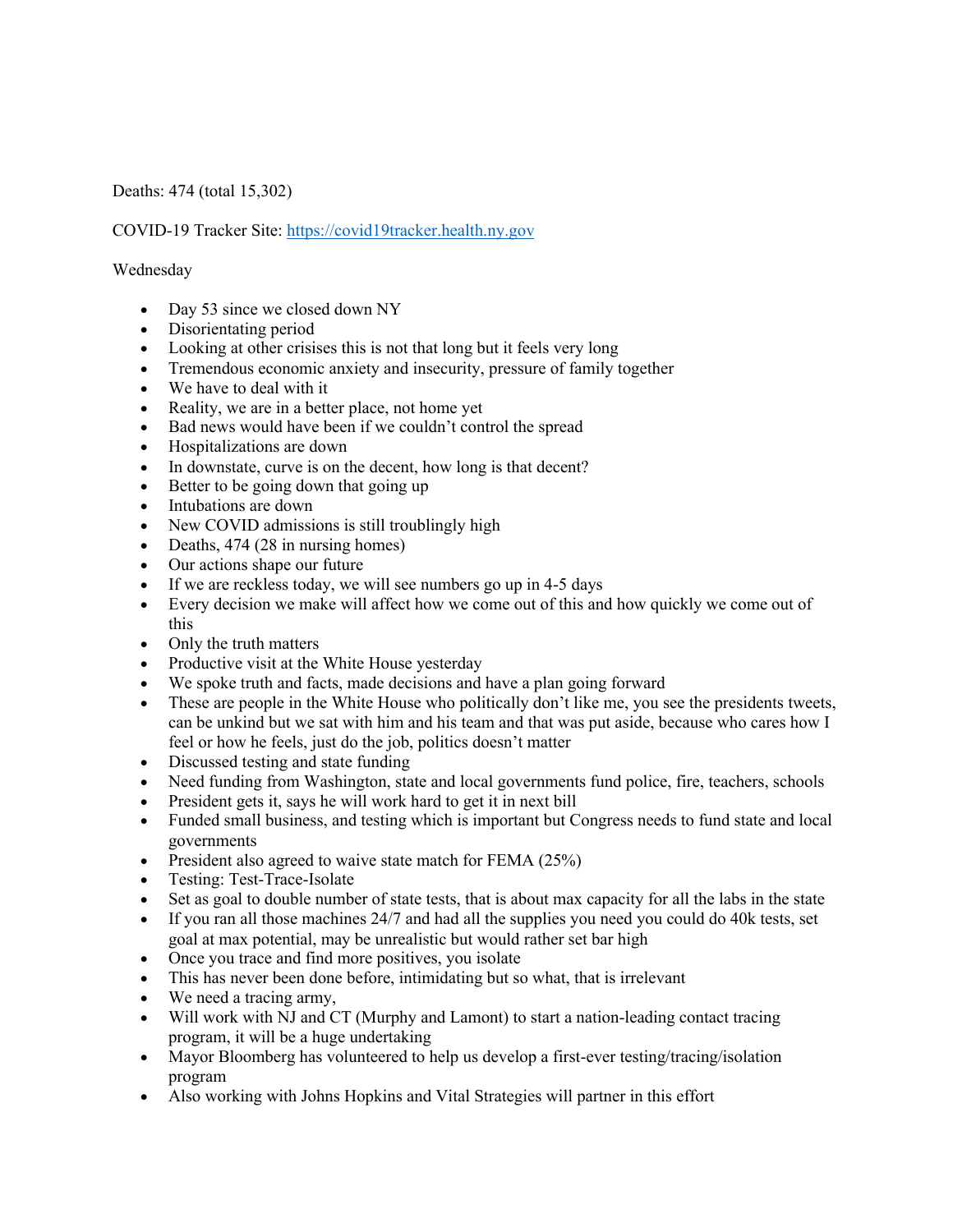- Will be a coordinated downstate and tri-state effort
- Currently NYS: 225, Westchester: 50, Rockland: 40, NYC: 200, Nassau: 60, Suffolk: 140 (current tracers)
- We will also work with SUNY and CUNY to draw from 35,000 students in medical fields who can serve as tracers
- $50<sup>th</sup>$  anniversary of Earth Day
- Neighborhoods with high concentration of COVID cases are also location with polluting plants
- Asthma and respiratory illnesses are 3x more likely among African American Communities
- This is one of the lessons we have to learn from, there is no problem we can't solve
- Talking to many local officials what are feeling pressure to re-open, understand different regions have different sets of facts, also must think of consequences
- Will not make decision because of political pressure, get the pressure local officials are under, we can't make a bad decision, we can't be stupid about it
- This is not going to be over any time soon
- This is a marathon not a sprint
- More people will die if we are not smart
- Have to look at facts, 1918 flu, there can be waves, don't be cocky because the first wave didn't knock you down
- To local officials and politicians, blame me (it is me) local officials can't do anything about them anyway, not the time for confusion between governments
- "when the freedom they wished for most was freedom from responsibility, then [they] ceased to be free" Edith Hamilton/Edward Gibbon, *The History of the decline and Fall of the Roman Empire*
- You don't have right to act irresponsible

What is Michal Bloomberg going to be doing? Funding? Will he be hiring people? Also, DeBlasio also announced a tracing effort, how will that work?

- All efforts will be coordinated
- There are not boundaries to tracing
- Monumental undertaking, we are all going to do it
- Bloomberg will design program, will make financial contribution, will coordinate entire effort
- Have weeks to get this up and running

How much \$

- Upwards of 10M, through John Hopkins, create online curriculum
- Are you planning on tracing those who have already tested positive?
	- Will trace as many positives as possible
	- Believe there will be more positives than can be traced
	- Have to do the best you can

State is broke, 250K people have tested positive, that spirals out of control

- Data comes from testing
- All you know if hospitalization rate, testing will give data on how fast it is spreading and where
- From there you are trying to, to the extent possible, trace is back and isolate it
- If you wind up with a 10% infection rate, that is 1M people in NYC infected, you can't possibly trace all of them

Isn't there an argument it is already endemic, how much is this going to costs?

- If you were at 50-60% that is heard immunity
- It is not going to be  $50-60\%$
- A lot of people die with that strategy
- Think it will be 10% in high infection areas

What are you going with convulsant treatment?

• There have been patients who have received it, waiting to see results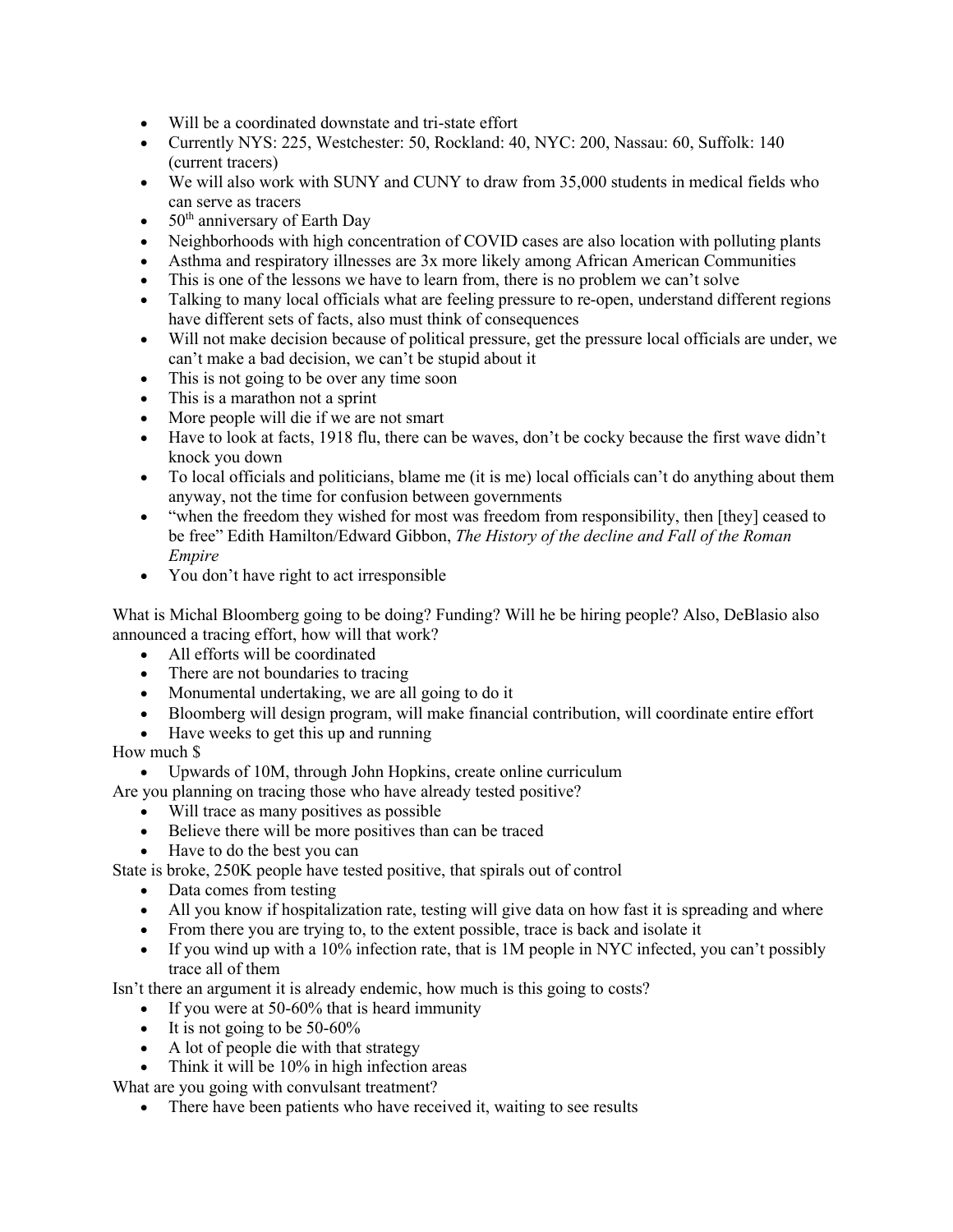• Regeneron has been looking at monoclonal antibodies

Upstate tracing? Also, announcement for nursing home inspections?

- Nursing home announcement will be tomorrow
- Testing and tracing will be statewide

You talk about re-opening businesses upstate what about schools?

- When you say you are not going to open schools, you might as well say you aren't opening businesses.
- They are very connected
- School year is over in June, to say we aren't going to open businesses until June
- Changes coming week to week
- Schools will not open until we day they will open
- Opening schools is very difficult, disinfected, protocols for social distancing and very big undertaking

could you open schools regionally?

- You could
- That will be part of discussions
- Need all the gears to turn at the same time

On anti-body testing at grocery stores, how is that going?

- Taking random surveys at stores and street corners
	- Largest study in country
	- What percent has been infected?

What is the state doing to help nursing homes comply with EO about patients cannot be turned away after testing positive?

- We are working with leadership at nursing homes to get more staff and how they can cohort patients within nursing homes
- Also looking at what happened with space doesn't allow
- Trying to maintain balance they are comfortable with and safety
- State doesn't run the nursing homes, states regulate them
- They get paid for their service, they are supposed to provide those services, we set regulatory framework
- If they can do it, they shouldn't be taking the patient, they have to do the job they are getting paid to do and they are violating regulations, they should lose their license

State is mandating they have to take back these patients?

- It is their patient, you have to take care of that patient
- If you can't take care of your patients we will make other accommodations
- If you can't run your business you can't run your businesses

Timeline with tracing will be operational or 40k tests?

- No timeline on either
- Tracing starting now
- Has to be built on
- This will be all new and will be ramped up

Protesters outside, spoke to a few and they are regular people who are not getting paycheck saying they don't have time to wait to feed families, point is cure can't be worse than the illness

- Death is the illness
- How can the cure be worse?
- Economic hardship is bad, not death
- Emotional stress, bad, not death
- And not death of someone else
- It's your life, do what you want, but now it is my life, you have a responsibility to others
- It is not me; it is we